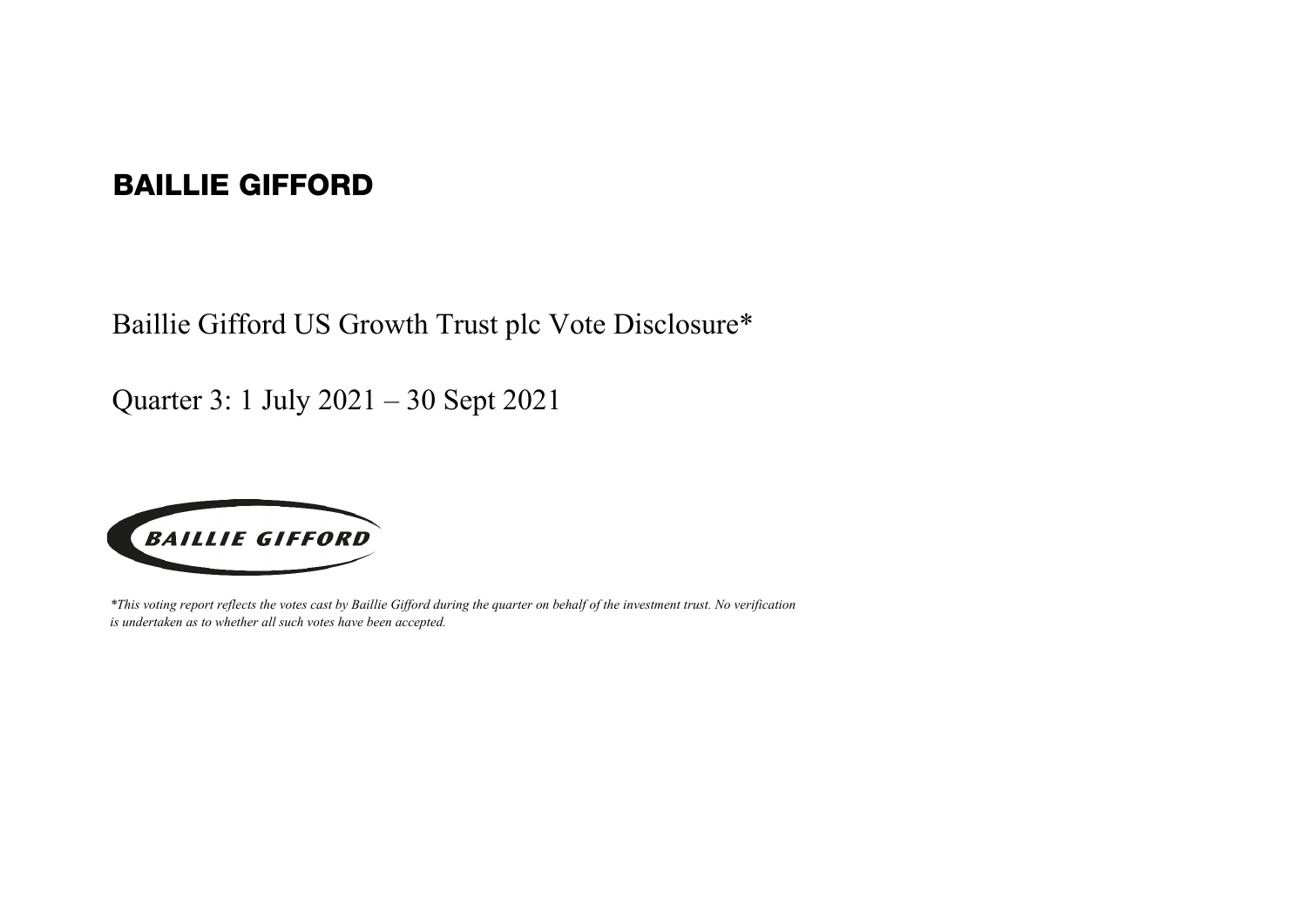\*\* AGM = Annual General Meeting; EGM = Extraordinary General Meeting; SGM = Special General Meeting; CRT = Court Meeting; OTH = Other Meeting; CLS = Class Meeting

| Company                                  | <b>Meeting Type</b> | <b>Meeting Date</b>     | Resolution<br>Proposal              | <b>Proposal Type</b> | Vote Cast Reason |                                        |
|------------------------------------------|---------------------|-------------------------|-------------------------------------|----------------------|------------------|----------------------------------------|
| Abiomed                                  | Annual              | 11-Aug-21               | 1.001 Elect Director(s)             | Management           | For              |                                        |
| Abiomed                                  | Annual              | 11-Aug-21               | 1.002 Elect Director(s)             | Management           | For              |                                        |
| Abiomed                                  | Annual              | 11-Aug-21               | 1.003 Elect Director(s)             | Management           | For              |                                        |
|                                          |                     |                         |                                     |                      |                  | We opposed executive compensation due  |
|                                          |                     |                         |                                     |                      |                  | to concerns with one-off equity awards |
| Abiomed                                  | Annual              | 11-Aug-21               | 2 Remuneration - Say on Pay         | Management           | Against          | granted during the year.               |
| Abiomed                                  | Annual              | 11-Aug-21               | 3 Appoint/Pay Auditors              | Management           | For              |                                        |
| Away (JRSK Inc) Convertible Pron EGM     |                     | 05-Jul-21               | 1 Amendment of Share Capital        | Management           | For              |                                        |
| Away (JRSK Inc) Convertible Pron EGM     |                     | 05-Jul-21               | 2 Amendment of Share Capital        | Management           | For              |                                        |
| Away (JRSK Inc) Convertible Pron EGM     |                     | 05-Jul-21               | 3 Amendment of Share Capital        | Management           | For              |                                        |
| Away (JRSK Inc) Convertible Pron EGM     |                     | $\overline{05}$ -Jul-21 | 4 Amendment of Share Capital        | Management           | For              |                                        |
| Away (JRSK Inc) Convertible Pron EGM     |                     | 31-Aug-21               | 1 Other                             | Management           | For              |                                        |
| Away (JRSK Inc) Convertible Pron EGM     |                     | 31-Aug-21               | 2 Other                             | Management           | For              |                                        |
| Away (JRSK Inc) Convertible Pron EGM     |                     | $\overline{3}$ 1-Aug-21 | 3 Other                             | Management           | For              |                                        |
| Away (JRSK Inc) Series D Pref.           | EGM                 | 05-Jul-21               | 1 Amendment of Share Capital        | Management           | For              |                                        |
| Away (JRSK Inc) Series D Pref.           | EGM                 | 05-Jul-21               | 2 Routine Business                  | Management           | For              |                                        |
| Away (JRSK Inc) Series D Pref.           | EGM                 | 05-Jul-21               | 3 Amendment of Share Capital        | Management           | For              |                                        |
| Away (JRSK Inc) Series D Pref.           | <b>EGM</b>          | 05-Jul-21               | 4 Amendment of Share Capital        | Management           | For              |                                        |
| Away (JRSK Inc) Series D Pref.           | EGM                 | 05-Jul-21               | 5 Amendment of Share Capital        | Management           | For              |                                        |
| Away (JRSK Inc) Series D Pref.           | EGM                 | 05-Jul-21               | 6 Routine Business                  | Management           | For              |                                        |
| Away (JRSK Inc) Series D Pref.           | EGM                 | 31-Aug-21               | 1 Other                             | Management           | For              |                                        |
| Away (JRSK Inc) Series D Pref.           | <b>EGM</b>          | 31-Aug-21               | 2 Other                             | Management           | For              |                                        |
| Away (JRSK Inc) Series D Pref.           | EGM                 | 31-Aug-21               | 3 Waiver of Rights of First Refusal | Management           | For              |                                        |
| Away (JRSK Inc) Series Seed Pref EGM     |                     | 05-Jul-21               | 1 Amendment of Share Capital        | Management           | For              |                                        |
| Away (JRSK Inc) Series Seed Pref EGM     |                     | 05-Jul-21               | 2 Amendment of Share Capital        | Management           | For              |                                        |
| Away (JRSK Inc) Series Seed Pref EGM     |                     | 05-Jul-21               | 3 Amendment of Share Capital        | Management           | For              |                                        |
| Away (JRSK Inc) Series Seed Pref EGM     |                     | 05-Jul-21               | 4 Routine Business                  | Management           | For              |                                        |
| Away (JRSK Inc) Series Seed Pref EGM     |                     | 31-Aug-21               | 1 Other                             | Management           | For              |                                        |
| Away (JRSK Inc) Series Seed Pref EGM     |                     | 31-Aug-21               | 2 Other                             | Management           | For              |                                        |
| Away (JRSK Inc) Series Seed Pref EGM     |                     | 31-Aug-21               | 3 Waiver of Rights of First Refusal | Management           | For              |                                        |
| Capsule Corp Series D Pref.              | EGM                 | 27-Sep-21               | 1 Elect Director(s)                 | Management           | For              |                                        |
| Capsule Corp Series D Pref.              | EGM                 | 27-Sep-21               | 2 Other                             | Management           | For              |                                        |
| Chewy                                    | Annual              | 14-Jul-21               | 1.001 Elect Director(s)             | Management           | For              |                                        |
| Chewy                                    | Annual              | 14-Jul-21               | 1.002 Elect Director(s)             | Management           | For              |                                        |
| Chewy                                    | Annual              | 14-Jul-21               | 1.003 Elect Director(s)             | Management           | For              |                                        |
| Chewy                                    | Annual              | 14-Jul-21               | 1.004 Elect Director(s)             | Management           | For              |                                        |
| Chewy                                    | Annual              | 14-Jul-21               | 2 Appoint/Pay Auditors              | Management           | For              |                                        |
| Chewy                                    | Annual              | 14-Jul-21               | 3 Remuneration - Say on Pay         | Management           | For              |                                        |
| Ginkgo Bioworks Inc Series E Pre Special |                     | 09-Sep-21               | 1 M&A Activity                      | Management           | For              |                                        |
| Ginkgo Bioworks Inc Series E Pre Special |                     | 09-Sep-21               | 2 Articles of Association           | Management           | For              |                                        |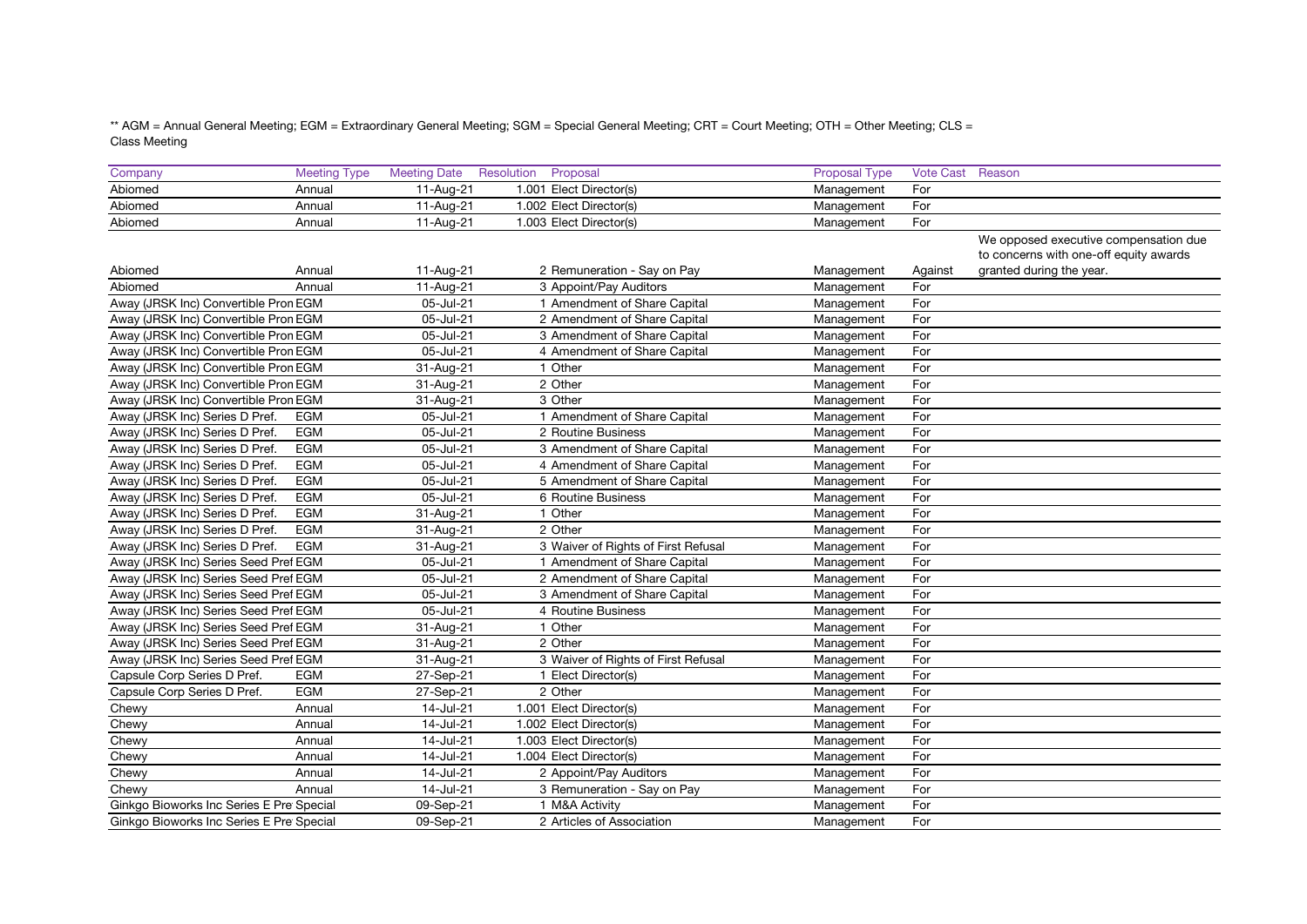| Ginkgo Bioworks Inc Series E Pre Special |            | 09-Sep-21     | 3 Articles of Association           | Management | For     |                                          |
|------------------------------------------|------------|---------------|-------------------------------------|------------|---------|------------------------------------------|
| Ginkgo Bioworks Inc Series E Pre Special |            | 09-Sep-21     | 4 Articles of Association           | Management | For     |                                          |
| Ginkgo Bioworks Inc Series E Pre Special |            | 09-Sep-21     | 5 Articles of Association           | Management | For     |                                          |
| Ginkgo Bioworks Inc Series E Pre Special |            | 09-Sep-21     | 6 Routine Business                  | Management | For     |                                          |
| Honor Technology, Inc Series D P EGM     |            | 09-Aug-21     | 1 Articles of Association           | Management | For     |                                          |
| Honor Technology, Inc Series D P EGM     |            | 09-Aug-21     | 2 Elect Director(s)                 | Management | For     |                                          |
| Honor Technology, Inc Series D P EGM     |            | 09-Aug-21     | 3 Other                             | Management | For     |                                          |
| Honor Technology, Inc Series D P EGM     |            | 09-Aug-21     | 4 Other                             | Management | For     |                                          |
| Honor Technology, Inc Series D P EGM     |            | 09-Aug-21     | 5 Other                             | Management | For     |                                          |
| Honor Technology, Inc Series D P EGM     |            | 09-Aug-21     | 6 Other                             | Management | For     |                                          |
| Indigo Agriculture Inc Series E Pre EGM  |            | 13-Aug-21     | 1 Employee Equity Plan              | Management | For     |                                          |
| Indigo Agriculture, Inc Common<br>EGM    |            | 13-Aug-21     | 1 Employee Equity Plan              | Management | For     |                                          |
| Indigo Agriculture, Inc. Series F Pi EGM |            | 13-Aug-21     | 1 Employee Equity Plan              | Management | For     |                                          |
| Indigo Agriculture, Inc. Series G P EGM  |            | 13-Aug-21     | 1 Employee Equity Plan              | Management | For     |                                          |
| JRSK Inc (Away) Convertible Pron EGM     |            | 31-Aug-21     | 1 Other                             | Management | For     |                                          |
| JRSK Inc (Away) Convertible Pron EGM     |            | 31-Aug-21     | 2 Other                             | Management | For     |                                          |
| JRSK Inc (Away) Convertible Pron EGM     |            | 31-Aug-21     | 3 Waiver of Rights of First Refusal | Management | For     |                                          |
| PsiQuantum Series D Pref.                | <b>EGM</b> | 22-Sep-21     | 1 Articles of Association           | Management | For     |                                          |
| PsiQuantum Series D Pref.                | <b>EGM</b> | 22-Sep-21     | 2 Amendment of Share Capital        | Management | For     |                                          |
| PsiQuantum Series D Pref.                | <b>EGM</b> | 22-Sep-21     | 3 Waiver of Rights of First Refusal | Management | For     |                                          |
| PsiQuantum Series D Pref.                | <b>EGM</b> | 22-Sep-21     | 4 Routine Business                  | Management | For     |                                          |
| Snowflake Inc                            | Annual     | 08-Jul-21 1A. | Elect Director(s)                   | Management | For     |                                          |
| Snowflake Inc                            | Annual     | 08-Jul-21 1B. | Elect Director(s)                   | Management | For     |                                          |
| Snowflake Inc                            | Annual     | 08-Jul-21 1C. | Elect Director(s)                   | Management | For     |                                          |
| Snowflake Inc                            | Annual     | 08-Jul-21     | 2 Appoint/Pay Auditors              | Management | For     |                                          |
| Warby Parker Inc Series A Pref.          | <b>EGM</b> | 10-Sep-21     | 1 Other                             | Management | For     |                                          |
| Warby Parker Inc Series A Pref.          | <b>EGM</b> | 10-Sep-21     | 2 Other                             | Management | For     |                                          |
| Warby Parker Inc Series A Pref.          | <b>EGM</b> | 10-Sep-21     | 3 Other                             | Management | For     |                                          |
| Warby Parker Inc Series A Pref.          | EGM        | 10-Sep-21     | 4 Other                             | Management | For     |                                          |
| Warby Parker Inc Series C Pref.          | EGM        | 10-Sep-21     | 1 Other                             | Management | For     |                                          |
| Warby Parker Inc Series C Pref.          | EGM        | 10-Sep-21     | 2 Other                             | Management | For     |                                          |
| Warby Parker Inc Series C Pref.          | EGM        | 10-Sep-21     | 3 Other                             | Management | For     |                                          |
| Warby Parker Inc Series C Pref.          | <b>EGM</b> | 10-Sep-21     | 4 Other                             | Management | For     |                                          |
| Zipline International Inc Series C FEGM  |            | 23-Jul-21     | 1 Waiver of Rights of First Refusal | Management | For     |                                          |
| Zipline International Inc Series C FEGM  |            | 11-Aug-21     | 1 Waiver of Rights of First Refusal | Management | For     |                                          |
|                                          |            |               |                                     |            |         | We did not wish to exercise our ROFR/Co- |
| Zipline International Inc Series C FEGM  |            | 27-Aug-21     | 1 Waiver of Rights of First Refusal | Management | Against | Sale rights in this instance.            |
| Zipline International Inc Series C FEGM  |            | 27-Aug-21     | 1 Waiver of Rights of First Refusal | Management | For     |                                          |
| Zipline International Inc Series C FEGM  |            | 27-Aug-21     | 2 Other                             | Management | For     |                                          |
| Zipline International Inc Series C FEGM  |            | 27-Aug-21     | 3 Articles of Association           | Management | For     |                                          |
| Zipline International Inc Series C FEGM  |            | 27-Aug-21     | 4 Director Related                  | Management | For     |                                          |
| Zipline International Inc Series E F EGM |            | 23-Jul-21     | 1 Waiver of Rights of First Refusal | Management | For     |                                          |
| Zipline International Inc Series E F EGM |            | 11-Aug-21     | 1 Waiver of Rights of First Refusal | Management | For     |                                          |
|                                          |            |               |                                     |            |         | We did not wish to exercise our ROFR/Co- |
| Zipline International Inc Series E F EGM |            | 27-Aug-21     | 1 Waiver of Rights of First Refusal | Management | Against | Sale rights in this instance.            |
| Zipline International Inc Series E F EGM |            | 27-Aug-21     | 1 Waiver of Rights of First Refusal | Management | For     |                                          |